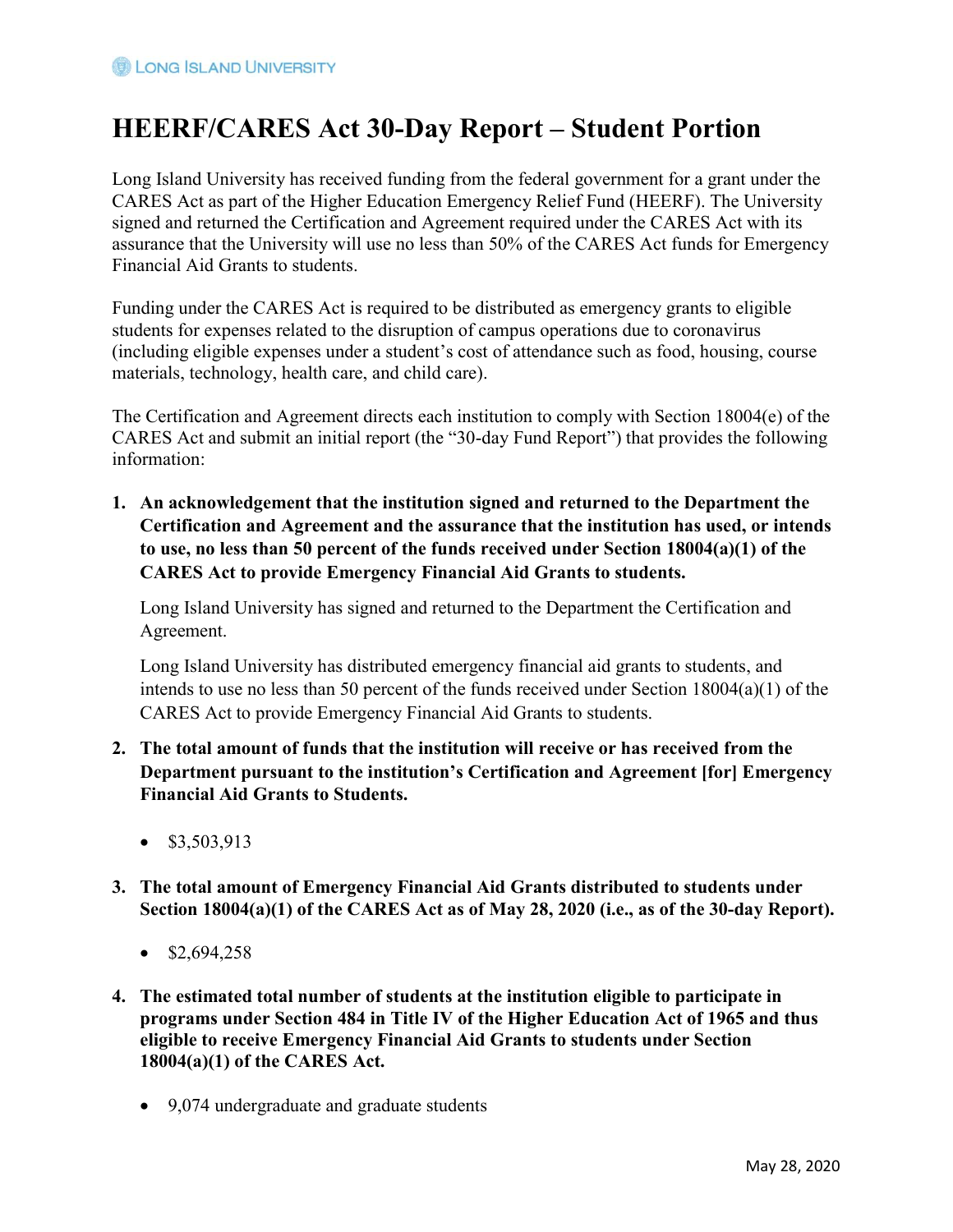#### **B** LONG SLAND UNIVERSITY

#### 5. The total number of students who have received an Emergency Financial Aid Grant to students under Section 18004(a)(1) of the CARES Act, through May 28, 2020.

- 1,397 undergraduate students
- Emergency financial aid grants have/will not be applied against existing account balances and were/will be sent as checks to each student's address of record.

#### 6. The method(s) used by the institution to determine which students receive Emergency Financial Aid Grants and how much they would receive under Section 18004(a)(1) of the CARES Act.

In accordance with federal requirements, only students who are Title IV eligible (those who are eligible for federal student financial aid) have an opportunity to receive a grant. Grants will not be awarded to non-Title IV eligible students, including international students, students in attendance for less than six credits, students who are not in pursuit of a degree or approved certificate program, or students enrolled in a fully online program prior to March 13 and therefore not impacted by the disruption to campus operations. Additionally, Long Island University employees (except those hired as student workers) are ineligible to receive a CARES Act grant.

The Department of Education has given colleges and universities discretion to determine how this emergency assistance will be disbursed to eligible students. In accordance with the directive from Education Secretary Betsy DeVos, institutions are to prioritize funding for those students with the greatest need, while distributing grants as widely as possible for maximum impact. The University's rubric for distributing grants to eligible undergraduate students is as follows:

- Targeted communications to all eligible students directing them to an online application for emergency financial assistance grants
- Three-week application process, with required student Certification of Compliance
- Undergraduate Pell eligible students (\$0 Expected Family Contribution)- Up to \$4,000 Grant
- Undergraduate Pell eligible students (>\$0 Expected Family Contribution)- Up to \$2,000 Grant
- Undergraduate Non-Pell eligible students- Up to \$1,000 Grant

As of May 28, 2020, the University is in the process of evaluating applications of eligible students, including undergraduate and graduate students.

### 7. Any instructions, directions, or guidance provided by the institution to students concerning the Emergency Financial Aid Grants.

- Targeted communications to eligible students regarding the availability of CARES Act Funding, with an invitation to apply for emergency student financial aid grants.
- On-line application process with required Certification of Compliance.
- Request to contact LIU Enrollment Services with questions or concerns.